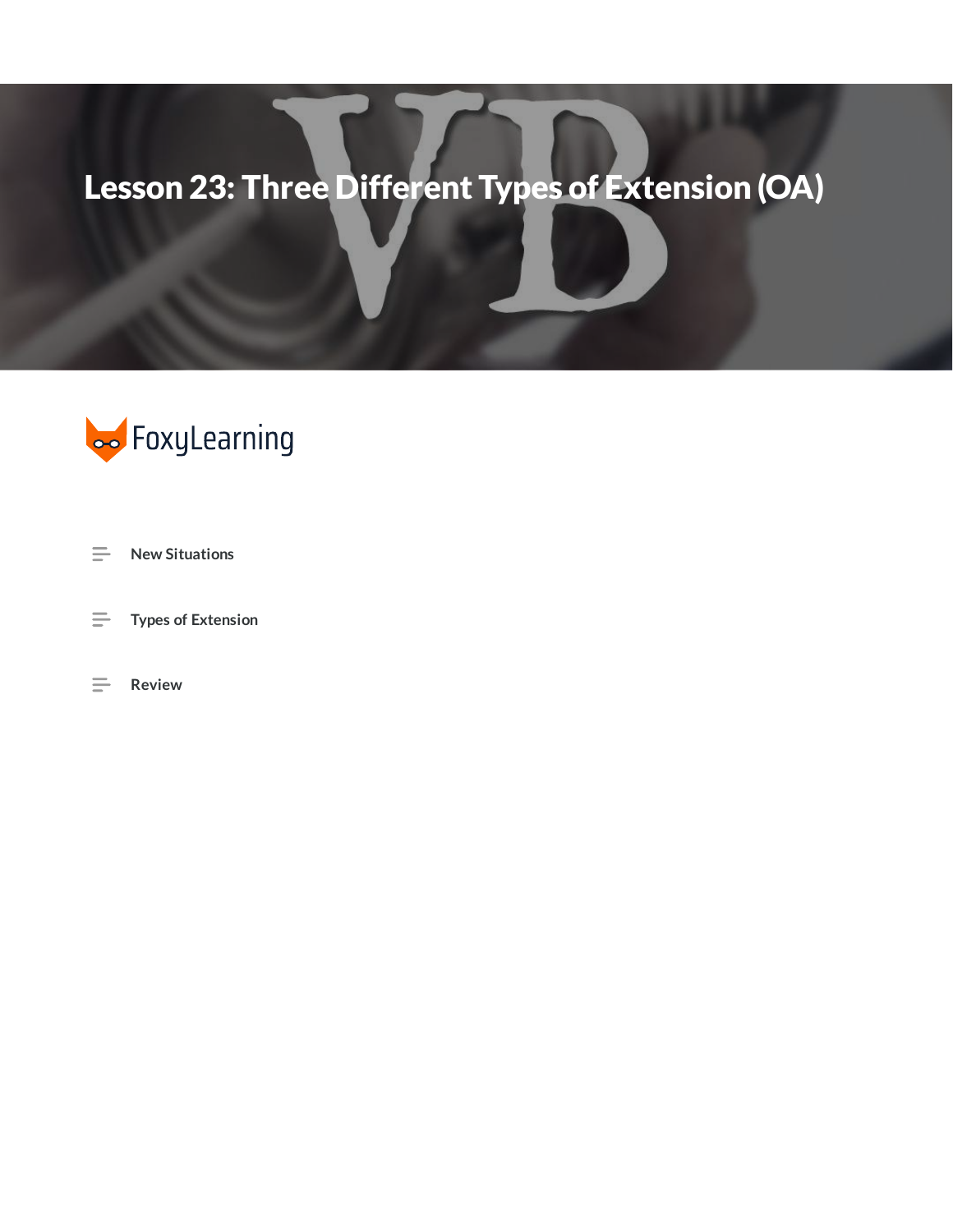*Page 1 of 3*

## **New Situations**

 $-$  00:12

A new situation may have varying degrees of resemblance to an old situation; therefore, the degree of resemblance may be the result of having either many relevant or irrelevant features in common with a previous situation.

| <b>Relevant Stimulus Feature</b>                                                            | <b>Irrelevant Stimulus</b><br><b>Feature</b>                                                  |
|---------------------------------------------------------------------------------------------|-----------------------------------------------------------------------------------------------|
| A property of an object or<br>event that must be present<br>before a response is reinforced | A property of an object or<br>event upon whose presence<br>reinforcement is not<br>contingent |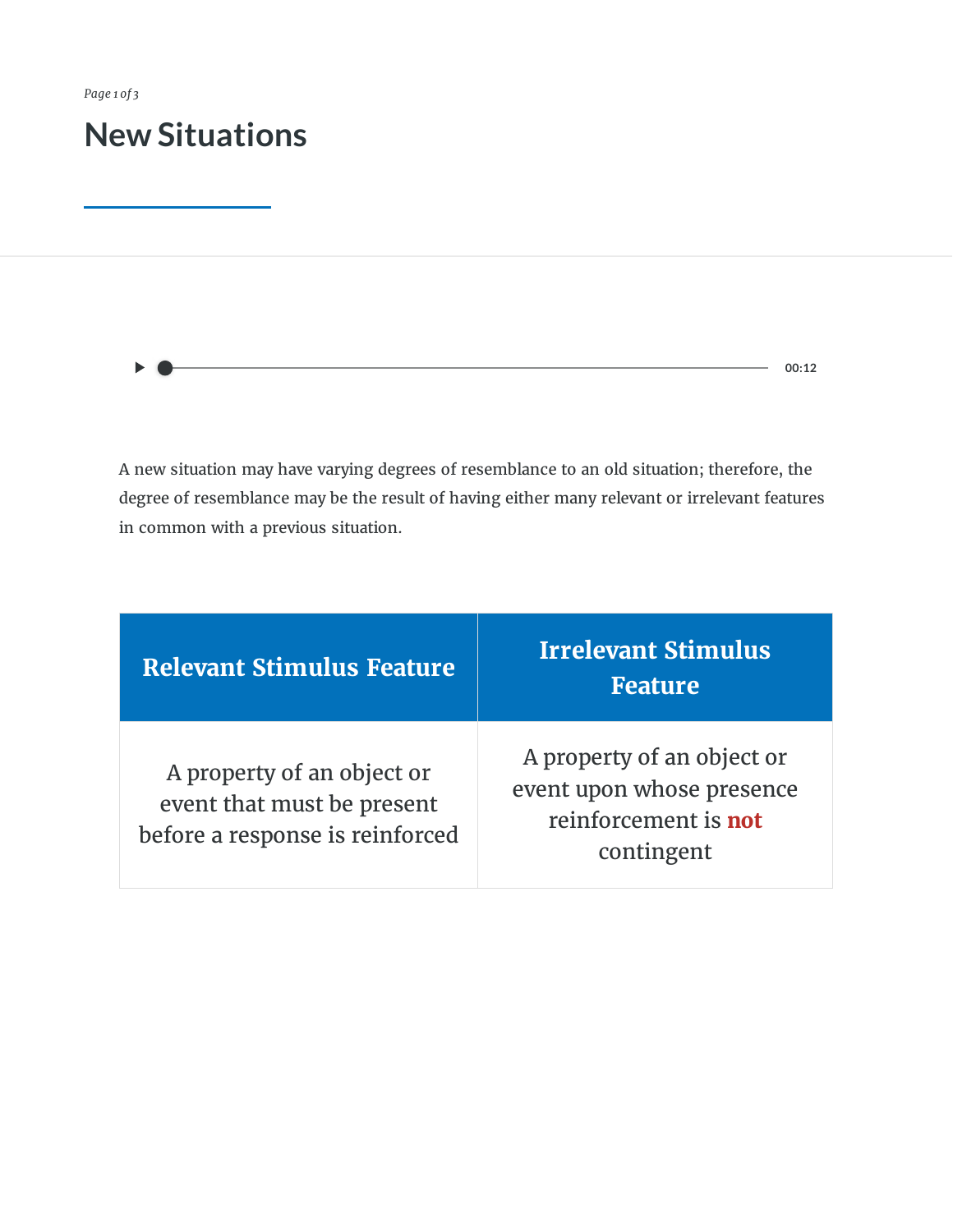## **Types of Extension**

**00:29**

This fact allows for three general categories of extension based upon the degree to which a novel stimulus shares relevant or irrelevant features with a stimulus which has already gained some measure of control over a particular verbal response. Skinner restricted almost his entire treatment of extension to the tact relationship, and that is perhaps the relationship whose extensions are most interesting. Indeed, the names of the categories are based upon tact extensions. Extension of the mand is treated separately because the mand is somewhat free from stimulus control.



**Relevant Stimulus Feature**

**Irrelevant Stimulus Feature**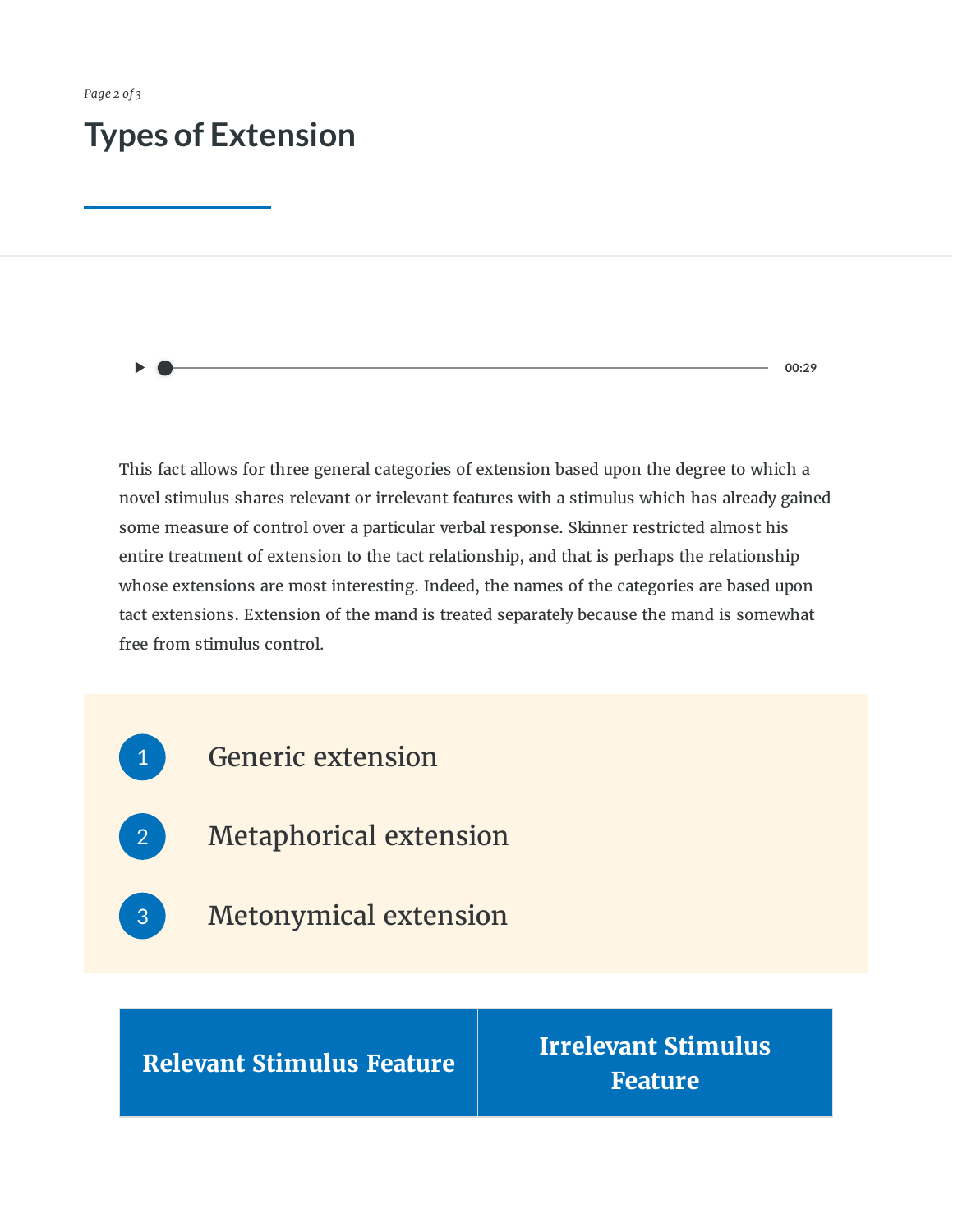| <b>Relevant Stimulus Feature</b>                                                            | <b>Irrelevant Stimulus</b><br><b>Feature</b>                                                  |
|---------------------------------------------------------------------------------------------|-----------------------------------------------------------------------------------------------|
| A property of an object or<br>event that must be present<br>before a response is reinforced | A property of an object or<br>event upon whose presence<br>reinforcement is not<br>contingent |